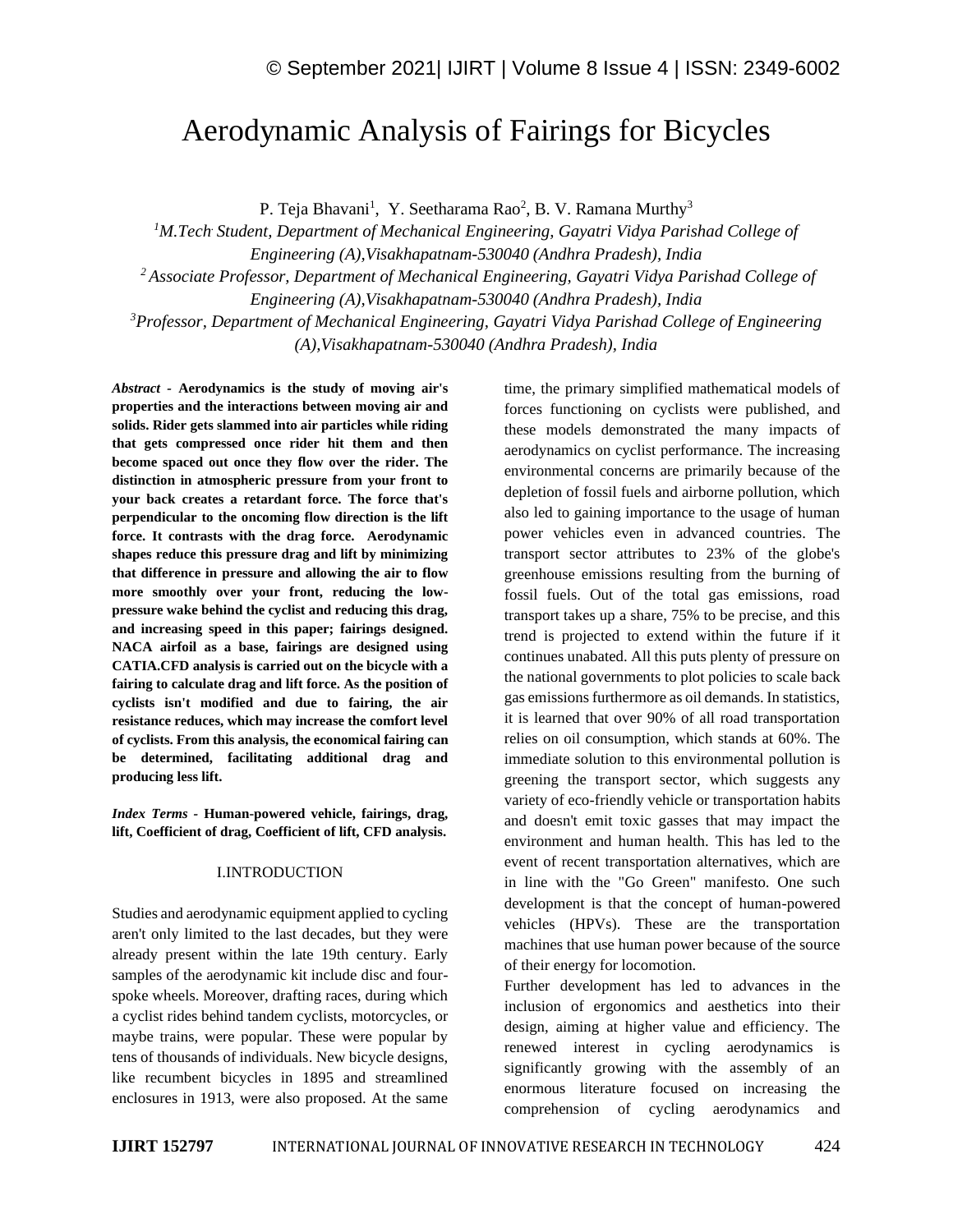improving the aerodynamics of bicycle equipment. Aerodynamic resistance may be a core focus in cycling because it is answerable for about 90% of the entire resistance at speeds more significant than 40 km/h on flat terrain. The bulk of contemporary bicycles and cyclist postures are therefore optimized in terms of aerodynamic resistance. High drag because of the turbulence of airflow, and it's been observed wake is high at the upper arm and stretched leg.

## II. OBJECTIVES

- Reduce drag and give comfort to the cyclist with less cost and improve the cyclist's comfort level and visibility.
- These fairings are designed to provide maximum visibility and since the position of cyclists is not changed. As fairings resist the force of air, the comfort level of cyclists may increase.
- CFD analysis is conducted to obtain drag and lift forces through which it can be concluded that the fairings which produce less drag and lift an efficient fairing.

## III. DESIGN USED FOR SIMULATION

Bicycle is designed in CATIA where the rib is used to create different parts such as frame, the spine of the manikin, handle and hands, legs of a manikin. Other operations such as sweeping, multi sections surfaces are used to design cycle wheels, other parts of the cycle frame, and pedals.

Due to the complexity of the design, which has different parts such as frame, handle, wheels, spokes, shafts (seat and pedal), bearings, pedal, sprockets (both front and rear), sprockets (both front and rear), chain and manikin. While simulating achieving mesh would be difficult. So, the bicycle design is modified.

## *A. Modeling of a bicycle in CATIA*

Due to the complexity in meshing, the bicycle is redesigned.



## Fig.1 Redesigned bicycle

#### *B. Bicycle dimensions*



Fig.2 Dimensions and geometry of bicycle and cyclist [7]

## IV. DESIGN OF BICYCLE WITH DIFFERENT FAIRINGS

NACA 63-015A AIRFOIL (n63015a-il) is used as a base aerodynamic shape for designing a fairing by changing its chord length. NACA 6 series has a very low drag over a small range of operating conditions [5]. The NACA 66-018 airfoil was chosen for its lower drag coefficient and the narrower albeit longer shape is produced. The opposite is true for the everyday use of HPV, where the NACA 63-015 airfoil has a small form. Therefore, the NACA 63-015 shape was chosen.

## (n63015a-il) NACA 63-015A AIRFOIL



Fig.3 NACA airfoil

*A. Length of the bicycle with and without fairing* Using NACA airfoil as a base profile for designing an airfoil, the overall length of an airfoil is taken into account as 100%. 10% of the airfoil length is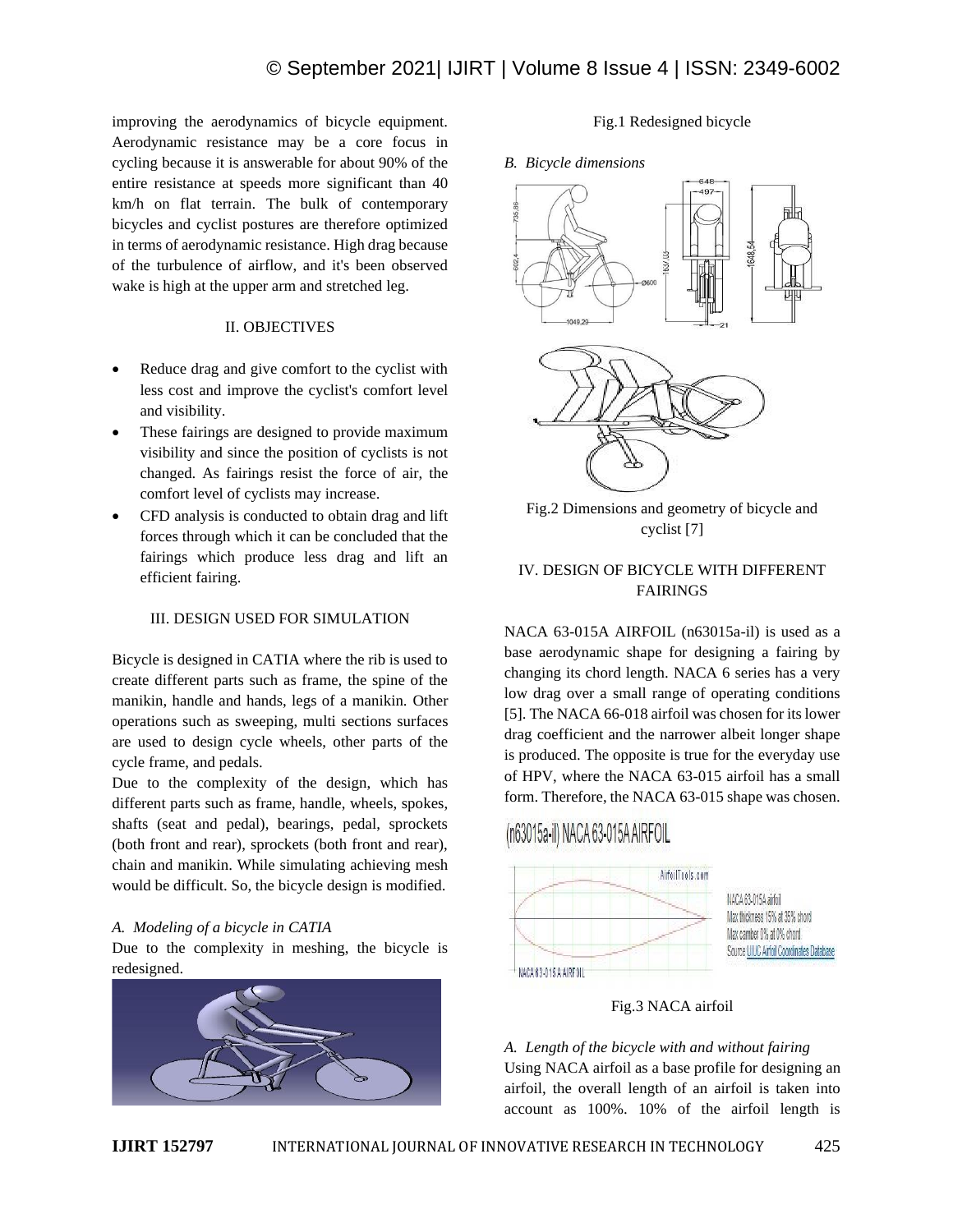considered for creating the first fairing, and similarly, 25% and 40% are considered for making the second and third fairings.

From those percentages, the first fairing was designed solely to cover hands, a seat portion, and thighs of the peddler have 600mm height and 900mm width (chord length). The second fairing is designed to cover the upper half of the body along with the top of the cyclist; it has a height of 1700mm and 900mm in width (chord length); third fairing is meant to cover the upper half; it additionally covers half the wheel, that reduces the turbulence force which is created due to spokes, it has a height of 2000mm and 650mm width (chord length). Fairings are designed in CATIA using array operation to create the basic structure, and a multi-section surface is employed to get the surface. Finally, thickness is superimposed for the fairing. The front view cross-sectional profiles are made to be an oval form to reduce frontal and surface area.



Fig.4 Lengths of the bicycle

## *B. Bicycle with enclosure*

The main challenge in road vehicle tunnel testing is the moving ground. a spread of ways exists similar to employing a moving belt, boundary layer suction, and the ground board technique. However, they may not be enforced because of time constraints, and most are typically impossible due to the tiny size of the wind tunnel. Therefore, exploratory experiments were done by putting the model at heights of 2.6, 4.5, and 13.7 m (scale height), 1, 2, and 4m (centerline) to judge the results of model immersion within the ground plane boundary layer. All three sides of the enclosure are considered symmetrical to apply the same property, i.e., no-slip moving wall conditions, and the inlet is subjected to air velocity.



Fig.5 The geometry of bicycle with enclosure and lengths

#### *C. Boundary conditions*

Flow Simulation is used for the CFD analysis. Flow Simulation uses a time-implicit solver to approximate convective/diffusive equations for low compressible flows similar to those within the current study. Studied numerous turbulence models and over that, the aerodynamic drag of cyclists was most accurately foretold by the k-ε model compared to the corresponding structure result. Taking these findings as a basis, the k-ε model was used for the present study. The 3D steady Favre Averaged Navier ruled the analysis–Stokes (FANS) equations solved with second-order accuracy exploitation of the k ε model, which was then, discretized over the domain exploitation the finite-volume technique. Favreaveraging is applicable within the given physical conditions since it simplifies the averaged equations considerably by suppressing terms concerning density fluctuations incompressible flow. The finite-volume method ensures that abstraction discretization is performed in the physical space, reducing the likelihood of errors derived from transformation between the physical and process coordinate systems.

#### V. SOLUTION METHODS

This model was used with low-Reynolds number modeling (LRNM) to manage the viscosity-affected region. For that, a turbulence model is required, and also the Realizable k-e was selected. This model was used with low-Reynolds number modeling (LRNM) to manage the viscosity-affected region. This model bestowed higher convergence stability compared to standard k-e. Moreover, the Realizable k-e turbulence model presented a better computation economy and rate histograms the same as the quality k-e, RST, and RNG k-e models.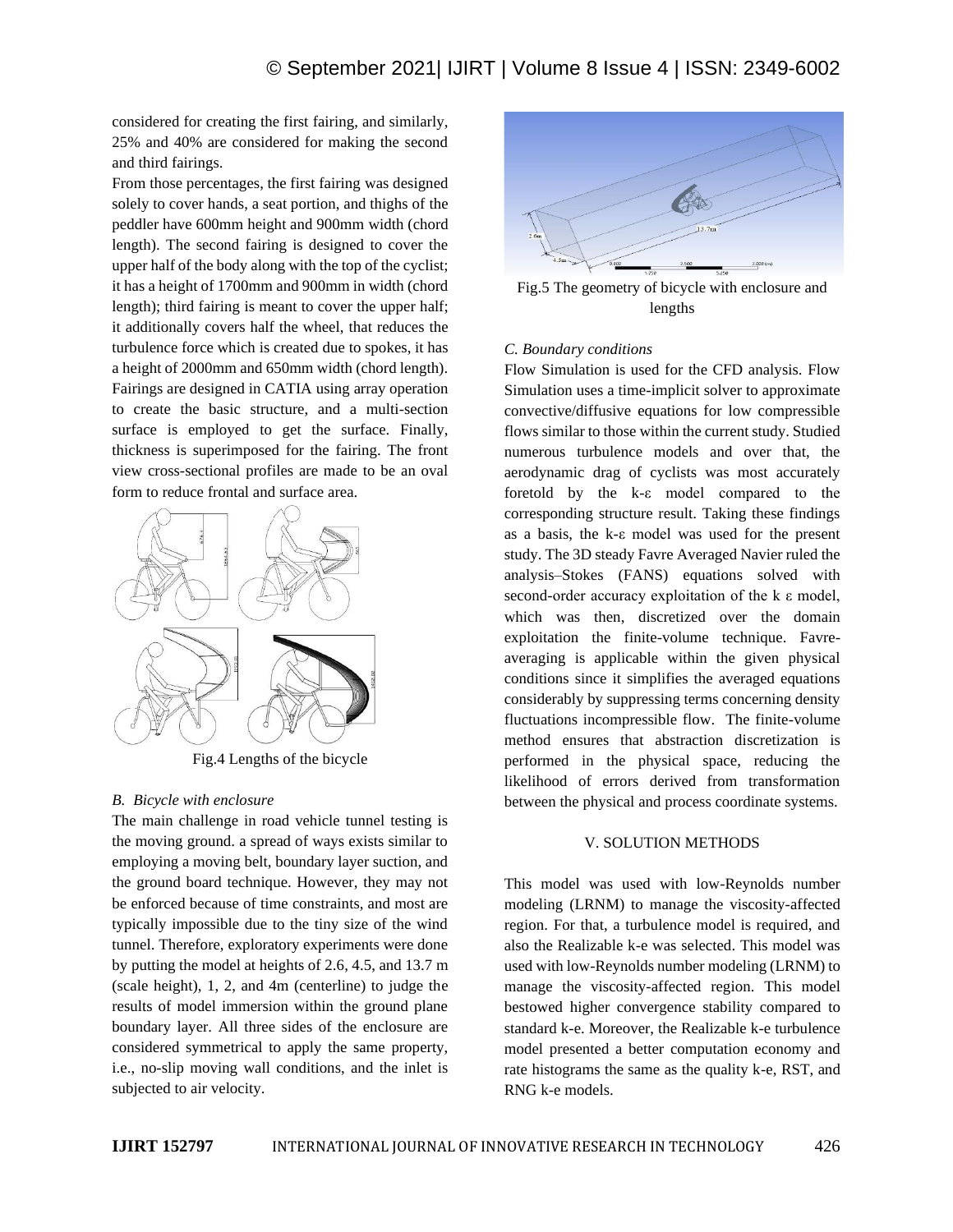For pressure-speed coupling, a simple algorithmic rule was used. The pressure, convection terms, and viscosity were outlined as second. The least-squares cell-based technique allowed us to reckon the gradients. Force and moment were traced as second and 1st order upwind. The turbulence K.E. and dissipation rate were set as first-order upwind.

Inlet velocities of 6, 8, and 10 m/s were applied as a uniform velocity profile on the upstream face of the computational domain, whereas the downstream face was given an ambient pressure outlet. The following equations were wont to outline the coefficient of drag and elevate coefficient.

$$
C_{\rm D} = \frac{\text{Drag force}}{(\rho V^2 A)/2}
$$
  
\n
$$
C_{\rm L} = \frac{\text{Lift force}}{(\rho V^2 A)/2}
$$
 [6]

#### VI. RESULTS AND DISCUSSIONS

CFD analysis was conducted to predict drag coefficient for different types of fairings, for constant velocity, at velocities, 6 m/s, 8 m/s, and 10 m/s. from the velocity contour figures of the analysis drag experienced by the cyclist due to the presence of a pressure differential. The complex geometry of the cycle and peddler makes the prevalence of adverse angles of attack for the airflow inevitable. This ends up in adverse pressure gradients that more separation of the flow from the body. This separation of flow leads to the event of a wake behind the cycle. It's ascertained that a substantial wake is generated behind the cyclist, leading to vortices. Within the wake region, vital losses in pressure happen because of eddy formation, which contributes to the creation of an occasional pressure region. This further will increase the drag force intimate with the cycle and cyclist.

#### *A. Drag and lift at different speeds for 3 fairings*

From the above table, the coefficient drag of drag without fairing is 1.1565, and the coefficient of drag for a bicycle with first fairing is 0.4686, which is 3 times less when compared to a bicycle without the fairing. Therefore, using first fairing allows the cyclist to use 3 times less muscle power to achieve that speed. Similarly, the coefficient of drag for a bicycle with a second fairing is 0.2739. Which is also twice smaller than the first fairing allowing the cyclist to use less muscle-power than the first fairing, and the third fairing coefficient of drag is 0.2571which is 0.05 times less.

It is observed that the coefficient of lift of bicycles keeps on decreasing for the bicycle. The coefficient of lift pushes the body downwards, which intern increases the coefficient of drag. Therefore, the muscle power required to achieve this speed will be more. So, to reduce this effect, the airfoil is cambered to make the underside flatter which minimizes the decrease in pressure in that region and thus decreasing drag. Cambered airfoils were chosen and cambering the airfoil shape reduces drag by up to 5–10%.

Table.I Drag and lift at different speeds for 3 fairings

| Speed           |      | Without | 1 <sub>st</sub> | 2 <sub>nd</sub> | 2rd     |
|-----------------|------|---------|-----------------|-----------------|---------|
|                 |      | fairing | Fairing         | Fairing         | Fairing |
| $6 \text{ m/s}$ | Drag | 1.1565  | 0.4686          | 0.2739          | 0.2571  |
|                 | Lift | 0.0694  | 0.0638          | 0.0629          |         |
|                 |      |         |                 |                 | 0.0432  |
| $8 \text{ m/s}$ | Drag | 1.1530  | 0.4638          | 0.2709          | 0.2554  |
|                 | Lift | 0.0689  | 0.0671          |                 |         |
|                 |      |         |                 | 0.0429          | 0.1409  |
| 10              | Drag | 1.1509  | 0.4619          | 0.2689          | 0.2549  |
| m/s             | Lift | 0.0658  | 0.0645          |                 |         |
|                 |      |         |                 | 0.0401          | 0.1415  |

## *B. Streamline and contour representation for without fairing*

Due to direct contact with the body, high turbulence is created, increasing the drag and reducing the speed of the bicycle. It is observed that the head, body, shoulders create high turbulence. Similarly, the legs and hands' overall length acts as obstruction of airflow, creating more turbulence. Therefore considering this, all the fairings were designings.



Fig..6 Streamline representation for without fairing

## *C. Streamline and contour representation for first fairing*

This fairing covers the hands and upper half of the body, allowing air to flow in a streamline and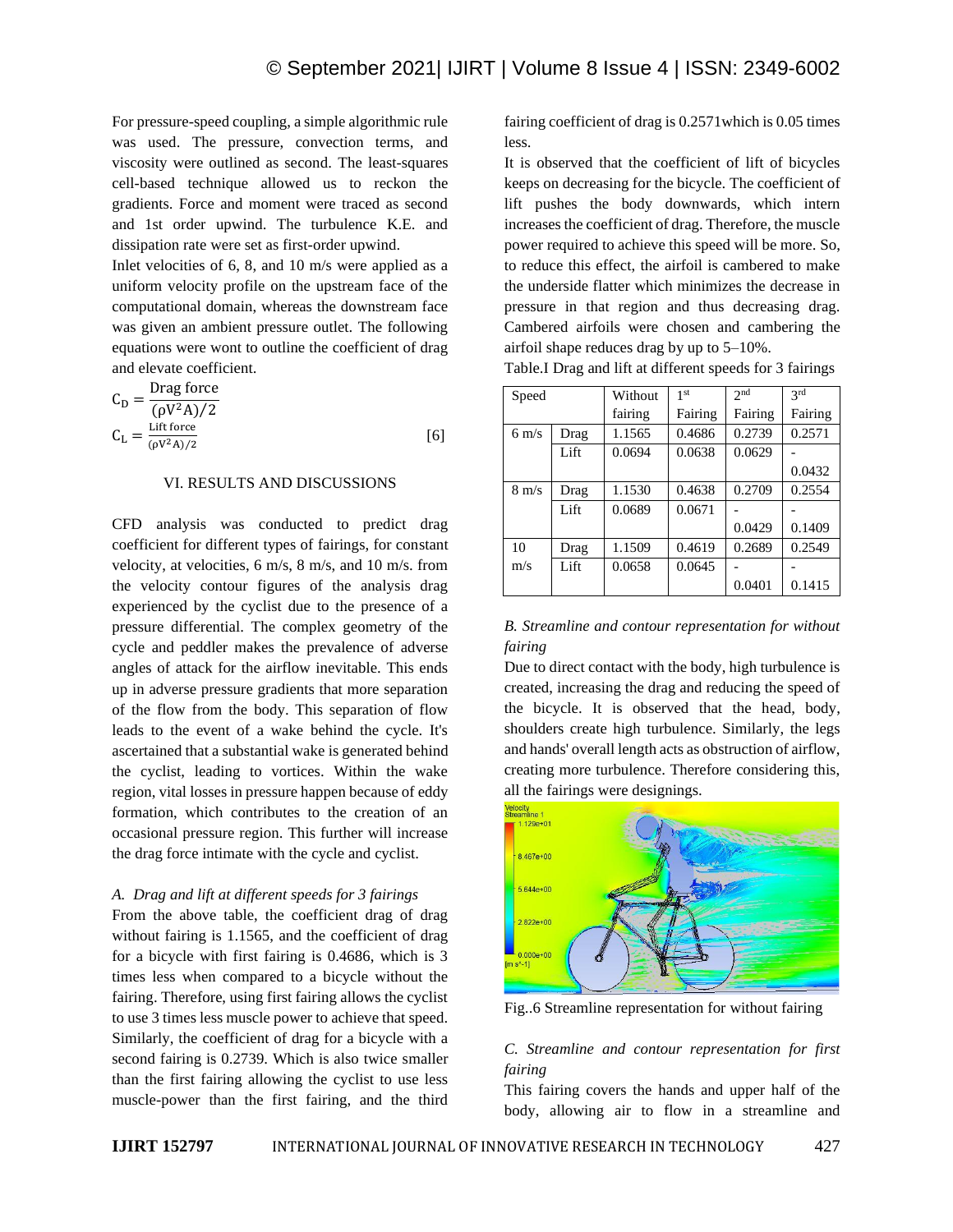increasing the speed. From the above contours, it is observed that because this fairing the high pressure.



Fig.7 Contour and streamline representation for first fairing

## *D. Streamline and contour representation for second fairing*

This fairing covers the head, hands, and upper half of the body, decreasing the turbulence created and increasing the speed.



Fig.8 Contour and streamline representation for second fairing

## *E. Streamline and contour representation for third fairing*

This fairing covers half of the wheel and the whole upper body, allowing reducing turbulence created at the spokes of the bicycle.



Fig.9 Contour and streamline representation for third fairing

## VII. CONCLUSION

The drag coefficient is less compared with cycles that don't have fairings allowing the cyclist to move at high speed. Since cambered airfoils are used, which helps increase the coefficient o lift and decrease the drag coefficient. The third fairing has less coefficient of drag which is 0.257, compared to the remaining fairings, 0.468, 0.273, which means it can acquire high-speed comparing to remaining fairings. It is observed that as velocity increases from 6 to 10m/s coefficient of drag decreases allowing the cyclist to move at high speed. Cyclists can ride bicycles in their comfort level because the fairings are placed according to average human height. Cyclists don't require streamlined helmet or different clothes to achieve this speed with fairing.

## REFERENCES

- [1] Fabio Malizia, Bert Blocken, "Bicycle aerodynamics: History, state-of-the-art and future perspectives", Journal of Wind Engineering & Industrial Aerodynamics, Vol. 200, pp.104-134, 2020.
- [2] C. R. Kyle and M. D. Weaver, "Aerodynamics of human-powered vehicles", Proceedings of the Institution of Mechanical Engineers, Vol. 218 Part A: J. Power and Energy.
- [3] H. Chowdhury, F. Alam and I. Khan, "An experimental study of bicycle aerodynamics", "International Journal of Mechanical and Materials Engineering (IJMME)", Vol.6(No.2), pp.269-274, 2011.
- [4] D.M. Fintelmana, M. Sterlingb, H. Hemidab, F.X.Li, "The effect of crosswinds on cyclists: an experimental study", The 2014 conference of the International Sports Engineering Association, Vol. 72, pp.720 – 725, 2014.
- [5] Paolo Baldissera, Cristiana Delprete, Politecnico di Torino, "External and internal CFD analysis of a high-speed human powered vehicle", International Journal of Mechanics and Control, Vol.24, pp.101-129, 2016.
- [6] Vishal Fegade, Gajanan Jadhav, "Design, Modelling and Analysis of Tilted Human Powered Vehicle", International Conference on Mechanical, Materials and Renewable Energy, IOP Conf. Series.377, pp.210-215, 2018.